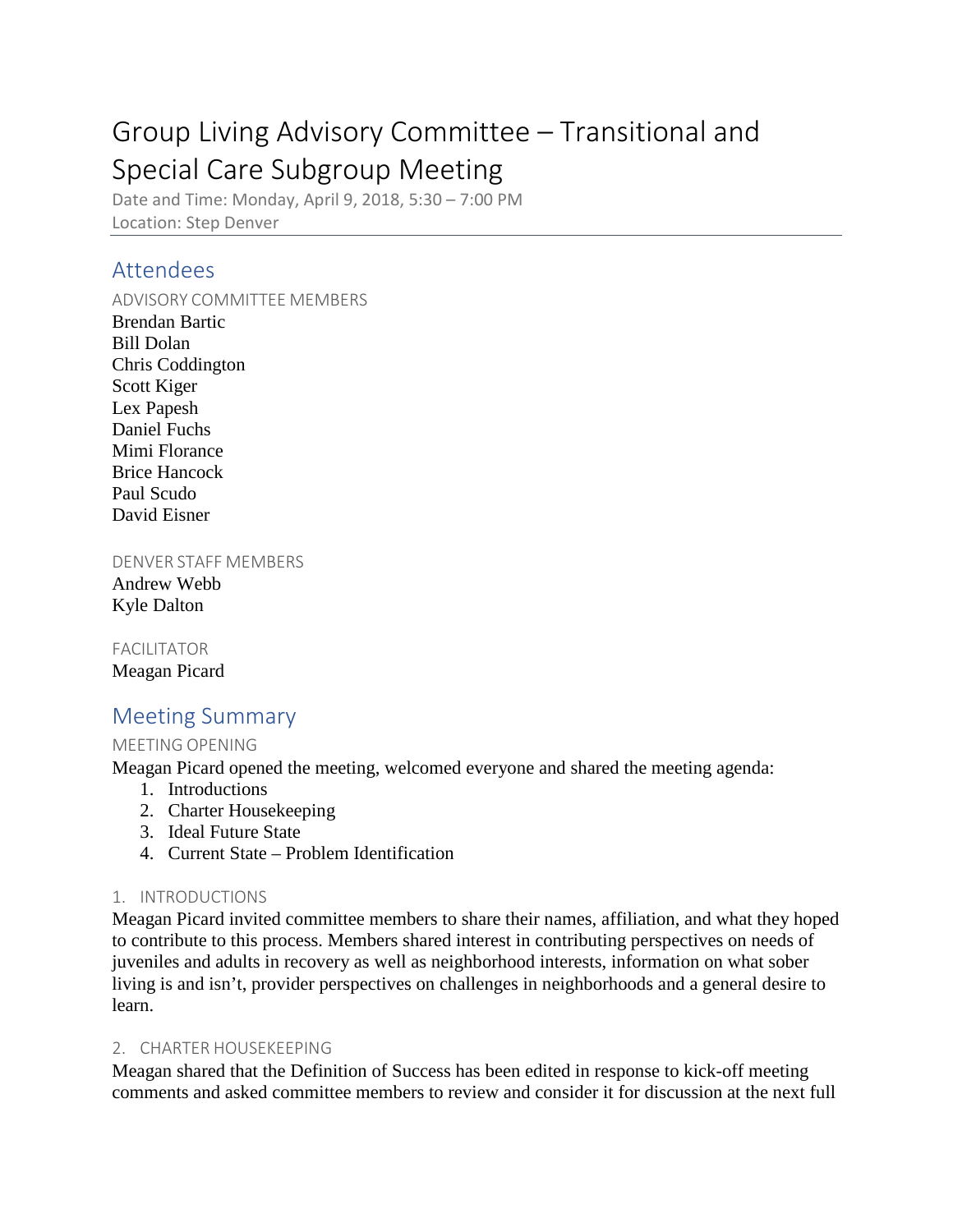committee meeting. She also shared that the agreements page had been updated to incorporate input from the kick-off meeting and asked members to sign it. Signed agreements were received from Chris Coddington, Lex Papesh, Scott Kiger, Brice Hancock, Bill Dolan, Paul Scudo, and Daniel Fuchs.

## 3. IDEAL FUTURE STATE

Meagan shared that we have a worksheet to help guide this process but will start with where we want to be in our future state. The group appeared to coalesce around the following vision of how recovery programs (transitional, special care and sober living) would be handled in Denver communities in an ideal world:

The Denver Zoning Code would allow for the full range programs to be sited equitably throughout Denver neighborhoods in order to provide for the full range of recovery needs for juvenile and adult community members. This allowance would include clear definitions and regulations of these facilities, including considerations for density and spacing in relation to other supportive group living arrangements and programs, in order to ensure that integrity within the industry is maintained and that neighborhoods can have confidence that clients of these facilities will be good neighbors and know where to turn in the event that they are not. In turn, neighborhoods welcome program participants as full and equal members of the community, making each neighborhood a better place to live together.

The above statement was drafted by project staff and will be reviewed and updated at the next meeting of this sub-committee. Following are more detailed comments shared in the conversation, which were used to develop the above draft statement of the future that this group wants the DZC to help create – or to allow for:

- Community members have greater access to needed services and resources provide financial and community support, including safe and affordable housing
- Participants are in communities that are welcoming "not less than; be part of"
- DZC has better categories/definitions (Colorado Alliance of Recovery Residences and, National Alliance of Recovery Residences have examples; good example in St. Paul, MN, as well):
	- o Designation for sober living (transitional offender re-entry or special care treatment now)
	- o Capture needs across continuum of care (levels 1-3). Basic sequence of help: detox, residential treatment (different levels), IOP, OP, sober/independent living. Sequence is case by case.
- Presence of these facilities don't put home values at risk.
- Participants are respectful of neighbors get consistency within industry (need regulation for this)
- Want clarity for both providers and neighbors
- Integrity in industry is maintained with regulations
- Collaboration occurs within the industry
- Consider relationship to other types of shelters in DZC update
- Be clear about neighborhood impact

### 4. CURRENT STATE – PROBLEM IDENTIFICATION